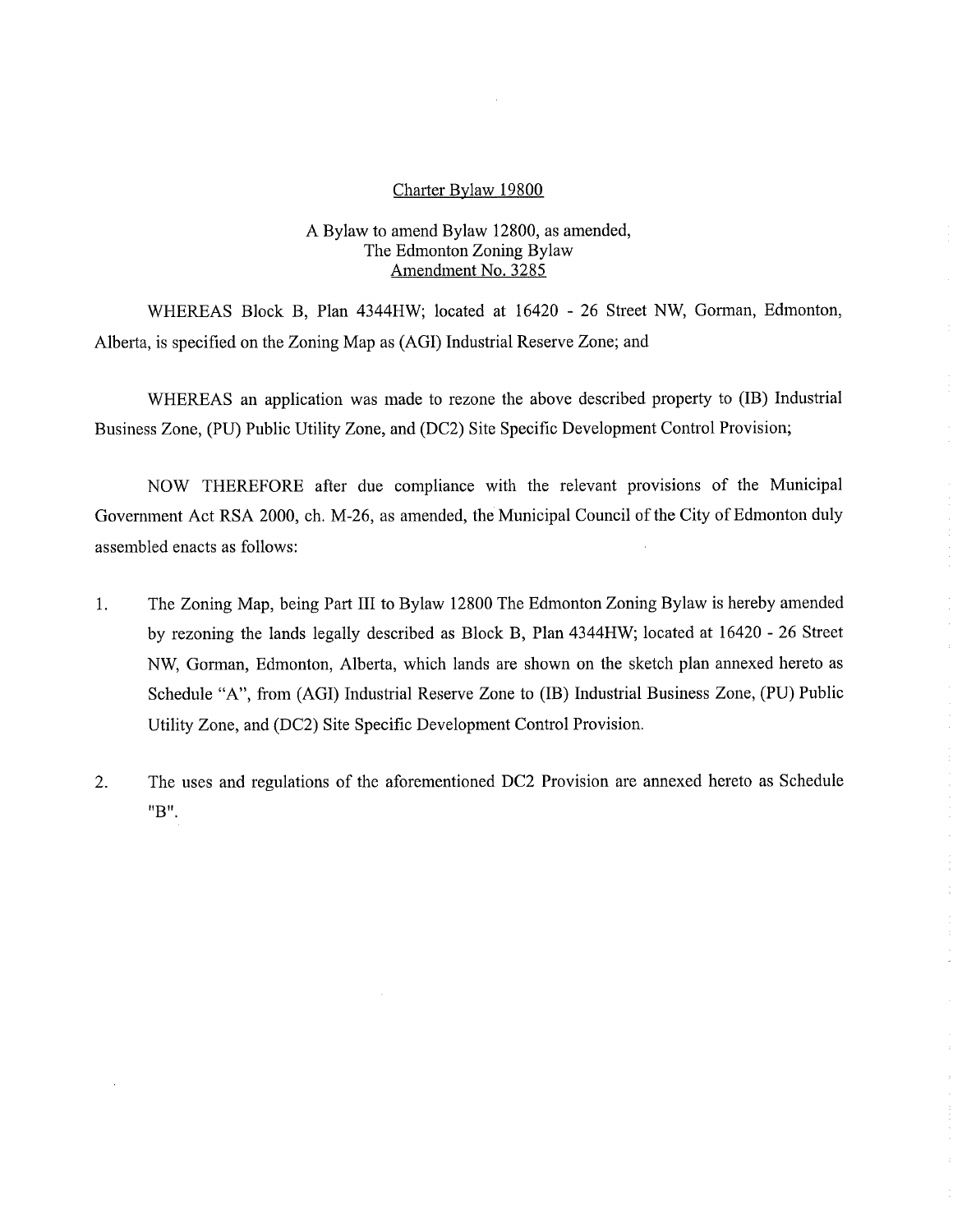3. The sketch plan annexed hereto as Schedule "A" and the uses and regulations of the DC2 Provision shown on Schedule "B" annexed hereto are hereby incorporated into the Zoning Bylaw, being Part IV to Bylaw 12800, The Edmonton Zoning Bylaw.

READ a first time this 8th day of September , A. D. 2021; READ a second time this 8th day of September , A. D. 2021; READ a third time this 8th day of September , A. D. 2021; SIGNED and PASSED this 8th day of September , A. D. 2021.

THE CITY OF ROMONTON **MAYØ** Acity CLERK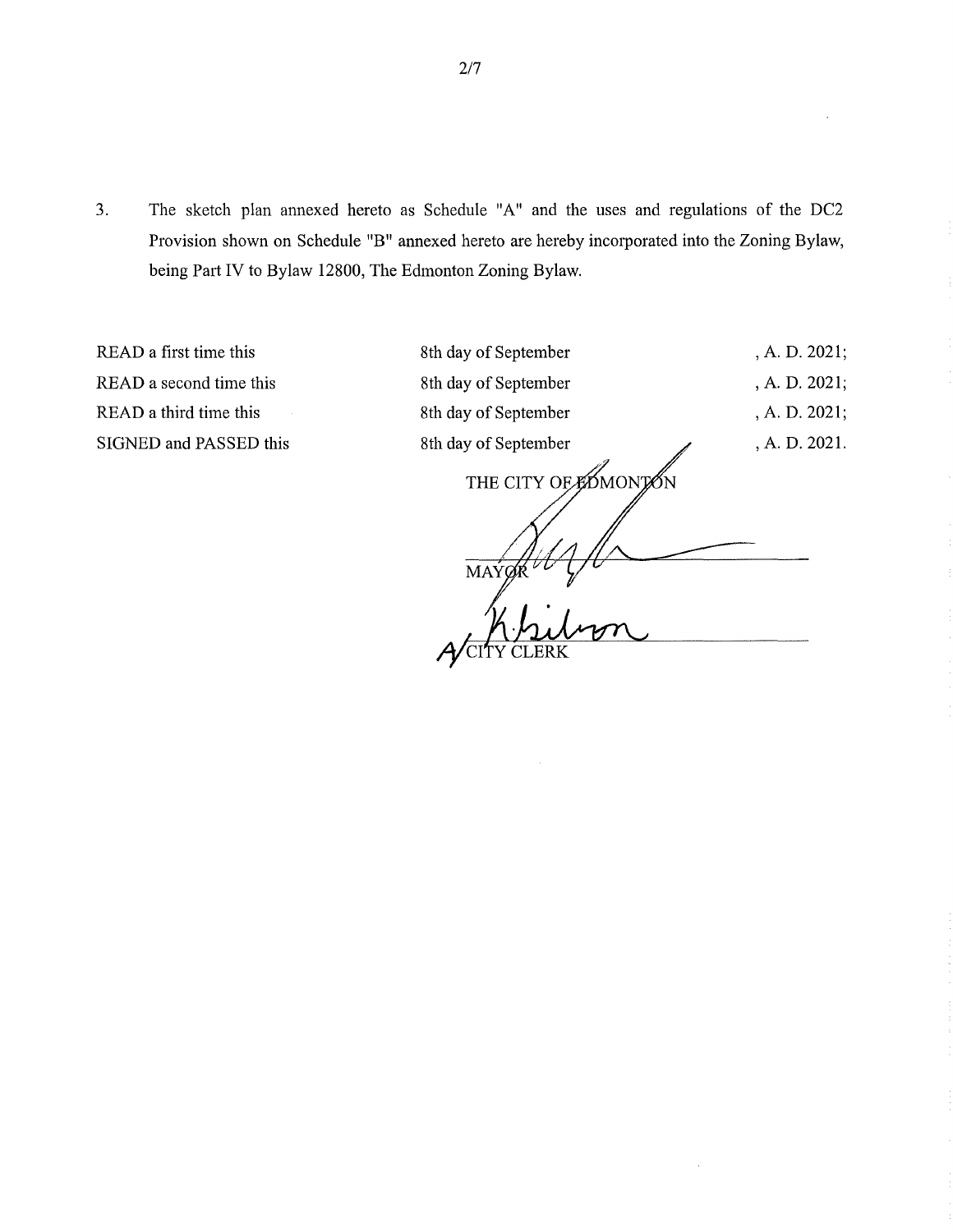SCHEDULE "A"



**CHARTER BYLAW 19800** 

 $\mathcal{L}_{\mathcal{A}}$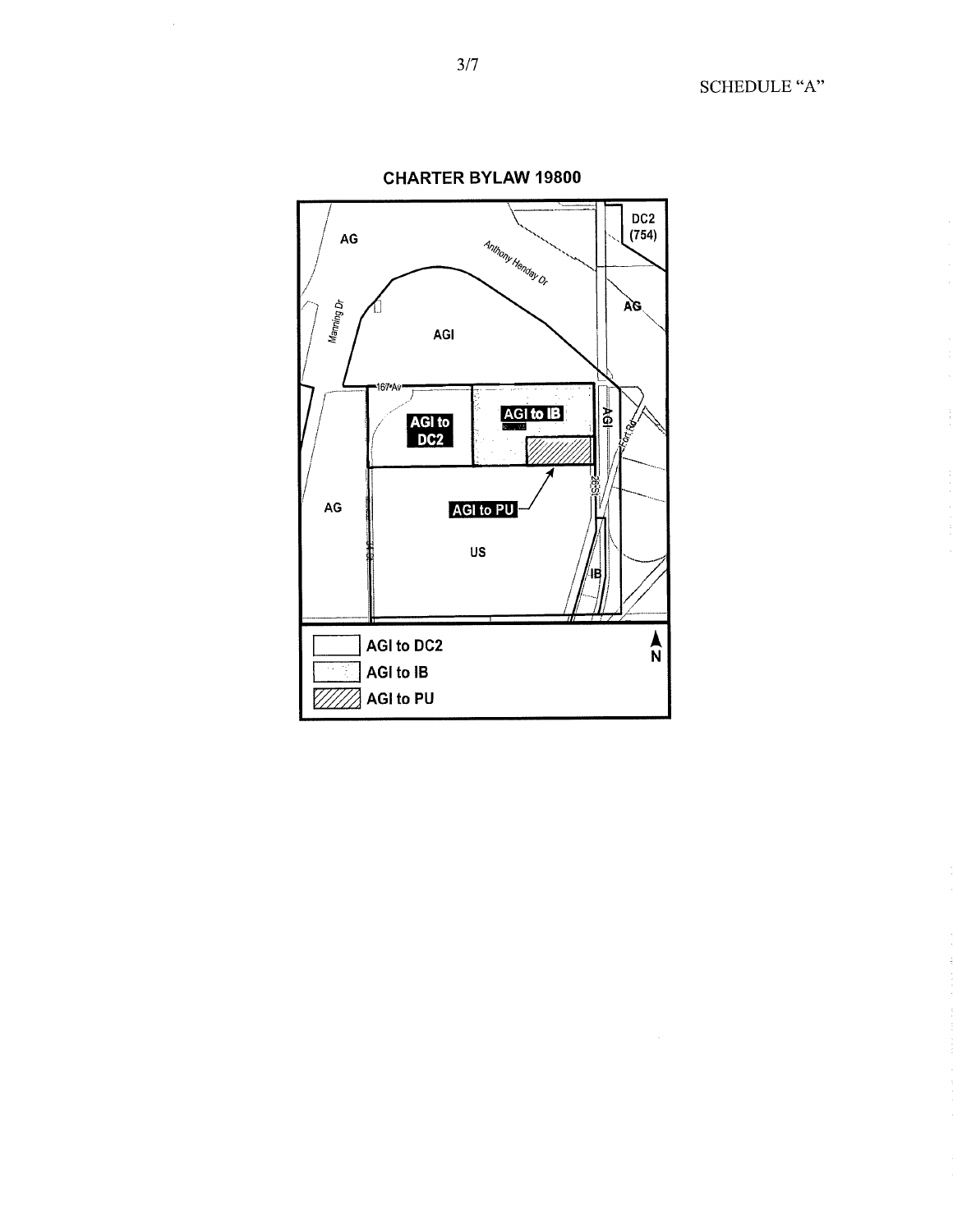(DC2) SITE SPECIFIC DEVELOPMENT CONTROL PROVISION

## **DC2.####.1 General Purpose**

To provide for a private recreation facility offering opportunities for Indoor and Outdoor Recreation (including air supported soccer domes), and associated Uses,.

# **DC2.####.2 Area of Application**

This Provision shall apply to a portion of Block B, Plan 4344HW located south of 167 Avenue NW and east of 34 Street NW as shown in Schedule "A" of the Charter Bylaw adopting this Provision, Gorman.

# **DC2.####.3 Uses**

- 1. Bars and Neighbourhood Pubs
- 2. Child Care Services
- 3. Health Services
- 4. Indoor Participant Recreation Services
- 5. Outdoor Participant Recreation Services
- 6. Restaurants
- 7. Special Event
- 8. Specialty Food Services
- 9. Fascia On-premises Signs
- 10.Fascia Off-premises Signs
- 11.Freestanding On-premises Signs
- 12.Freestanding Off-premises Signs
- 13.Major Digital Signs
- 14.Minor Digital Off-premises Signs
- 15.Minor Digital On-premises Signs
- 16.Minor Digital On-premises Off-premises Signs
- 17.Projecting On-premise Signs
- 18.Roof On-premises Signs
- 19.Temporary On-premises Signs

## **DC2.####.4 Development Regulations**

- 1. Development shall be in general accordance with the site layout and building locations illustrated on the Site Plan, Appendix 1, except that the building configurations and locations may be altered if such alteration is in compliance with the following development regulations and consistent with the General Purpose of this Provision.
- 2. The maximum Floor Area Ratio shall be 1.2.
- 3. Minimum Setbacks shall be provided as follows:
	- a. 10 m from the property line Abutting 167 Avenue NW;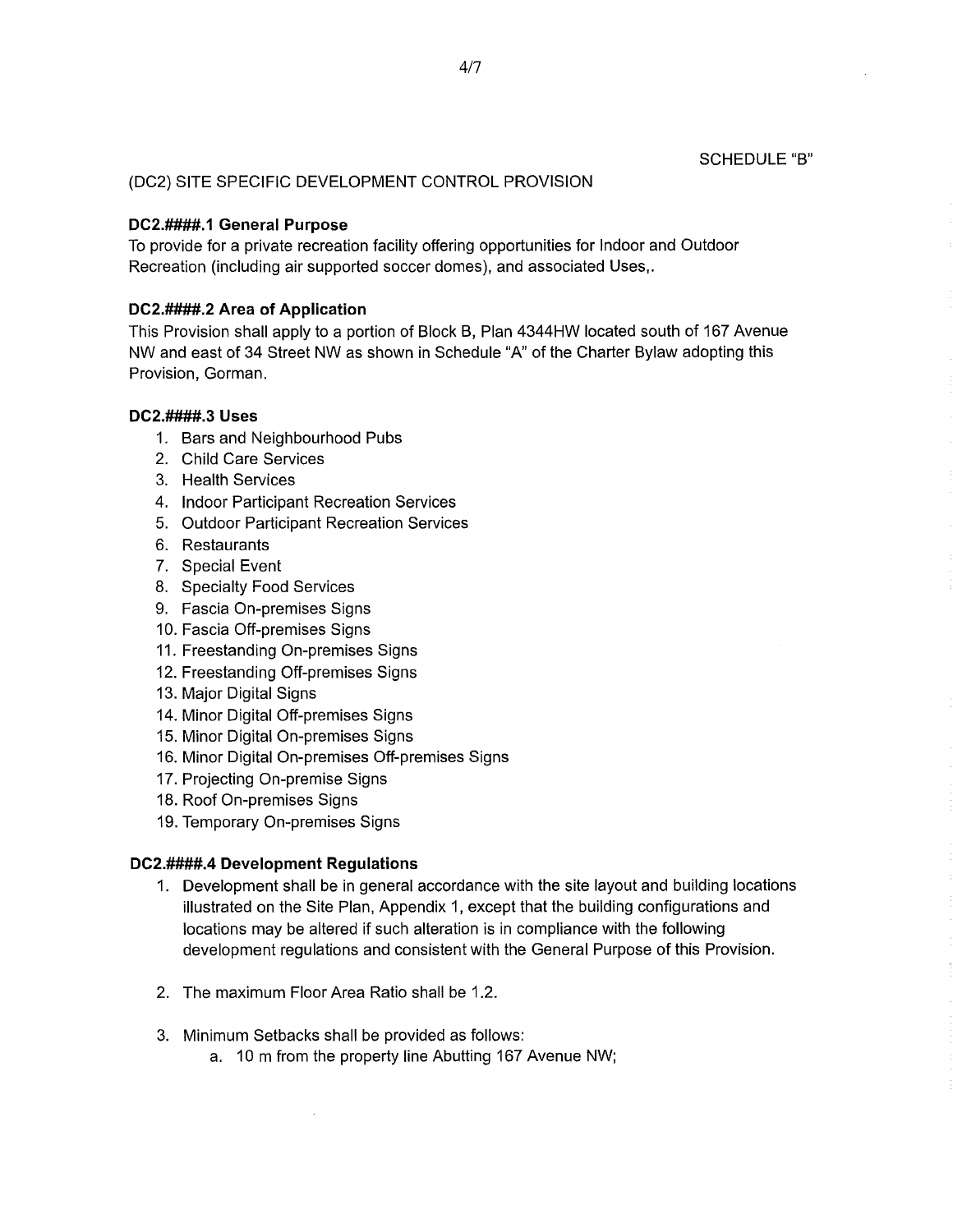- b. 9.1 m from the southwest corner of the property line Abutting 34 Street NW road right of way, reducing to 0 m where the property line Abuts Road Plan 3344X, as identified on the Appendix 1, Site Plan;
- c. 6 m from the south property line; and
- d. 6 m from the east boundary of the DC2 Provision.
- 4. No parking, loading, storage, trash collection, outdoor service or display area shall be permitted within a required Setback.
- 5. The maximum Height shall not exceed 12.0 m, except air supported structures (sporting domes) may be a maximum of 28.0 m.
- 6. Signs shall comply with the regulations of the Zoning Bylaw and Schedule 59F, as amended, including regulations for Discretionary Signs that are authorized in this provision, except that
	- a. A Comprehensive Sign Design Plan shall be submitted for all Signs within the DC2 boundary;
	- b. Roof On-premise Signs may only be located on the facilities building;
- 7. Site Landscaping shall be provided in accordance with the Zoning Bylaw except that the minimum number of trees provided shall be 132 and the minimum number of shrubs provided shall be 220, with no more than  $1/2$  of the trees located in any one general location, as determined by the Development Officer.
- 8. Landscaping for parking islands shall be provided in accordance with the Zoning Bylaw.
- 9. Provision shall be made for adequate on-site pedestrian circulation. Adequate on-site pedestrian circulation means Hardsurfaced sidewalks or Walkways connecting the main entrance of all on-Site principal buildings to public sidewalks and Walkways adjacent to roadways or within rights-of ways Abutting the Site and around air supported structures.
- 10. Walkways within a Surface Parking lot shall:
	- a. be located at regular intervals of not more than 50 m to provide access from Parking areas to building entrances;
	- b. provide direct connection from adjacent public walkways and/or transit stops to the building entrance; and
	- c. be a minimum 1.5 m clear width, free from obstructions, including vehicle overhangs.

#### **DC2.####.5 Improvements**

1. As a condition of a subdivision or a Development Permit for construction of a principal building and/or structure, the owner shall enter into an Agreement with the City of Edmonton for off-Site improvements necessary to serve or enhance the development, to the satisfaction of the Development Officer in consultation with Subdivision and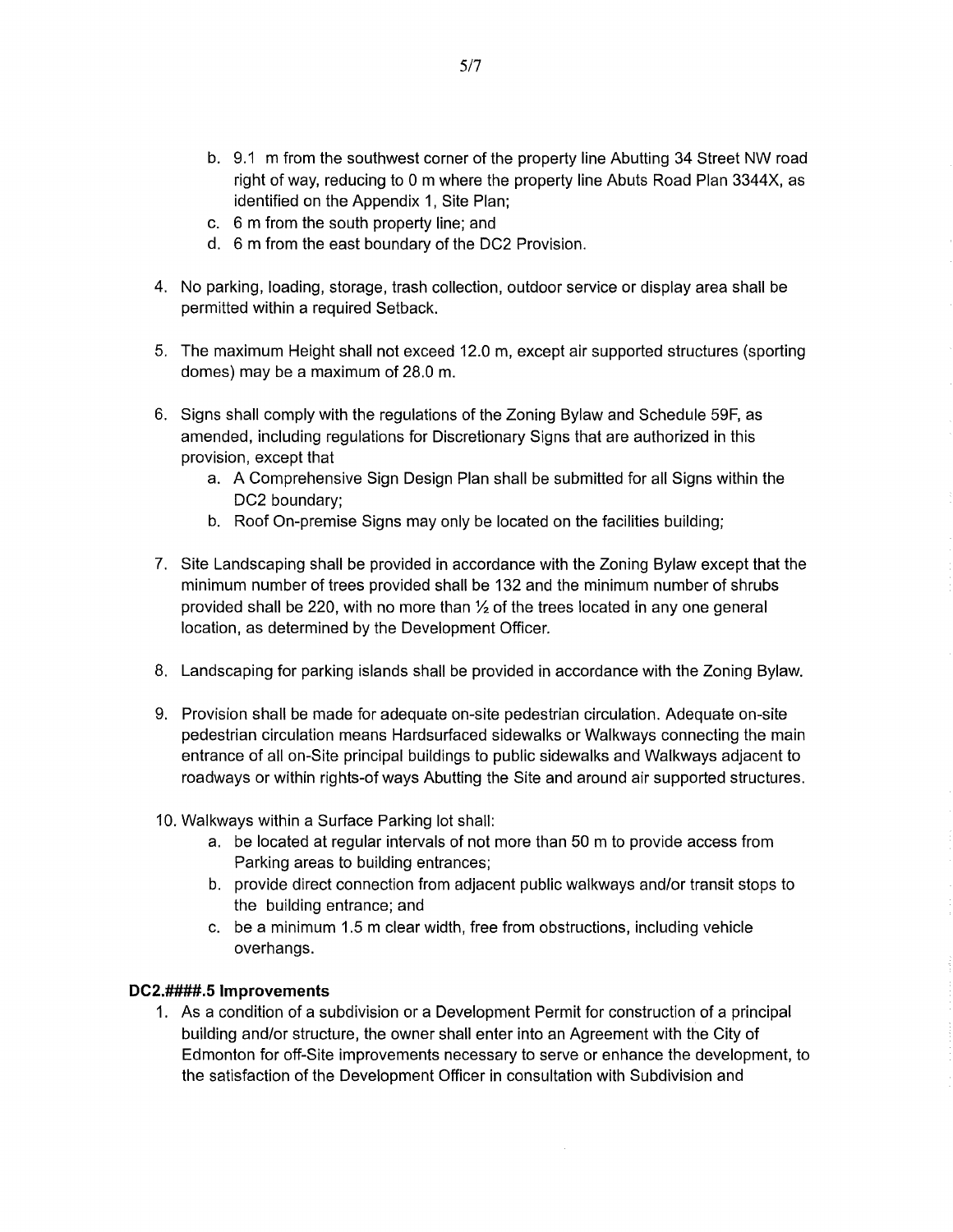Development Coordination (Transportation). Such improvements shall be constructed at the owner's cost. The Agreement process shall include an engineering drawing review and approval. Improvements to address in the Agreement include, but are not limited to not limited to:

- a. Repair of any damage to the abutting roadways, sidewalks and boulevard, including Lanes not directly adjacent to the Site, caused by the construction of the development.
- b. Upgrading 34 Street NW from the existing terminus of the upgraded portion 34 Street (approximately 200 m north of 158 Avenue NW) to 167 Avenue, to an approved collector roadway standard.
- c. Payment of the Arterial Roadway Assessments owing for the construction of arterial roadways in the catchment area.